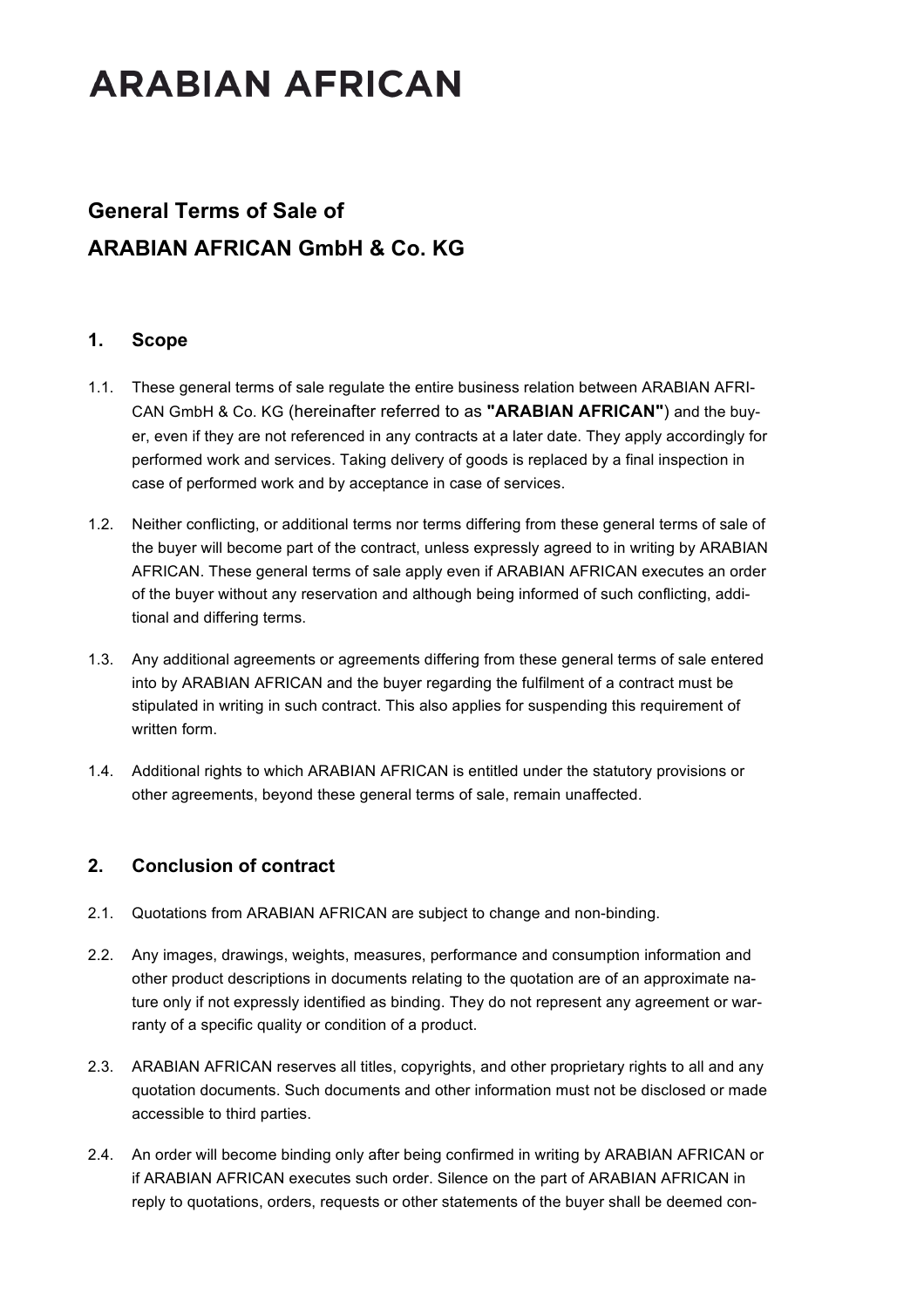sent only if this was agreed in writing in advance. If an order confirmation contains obvious errors, typos or miscalculations it shall be non-binding for ARABIAN AFRICAN.

2.5. If the buyer files for institution of insolvency or comparable proceedings for its own assets or if a justified third-party petition in insolvency or comparable proceedings for the assets of the buyer is denied for insufficiency of assets ARABIAN AFRICAN is entitled to withdraw from contract in full or in part.

#### **3. Scope of delivery**

- 3.1. Relevant for the scope of delivery is the written order conformation by ARABIAN AFRICAN. Changes to the scope of delivery through the buyer must be confirmed in writing by ARABI-AN AFRICAN to become effective. We reserve the right to make changes to the design or form to the extent that such changes are not material and reasonable for the buyer.
- 3.2. Partial deliveries are allowed.

#### **4. Delivery time**

- 4.1. Delivery periods and deadlines must be agreed in writing. Delivery periods and deadlines are not binding, unless they have been agreed in writing by ARABIAN AFRICAN and identified as binding.
- 4.2. The delivery period starts with sending of the order confirmation through ARABIAN AFRI-CAN. Meeting the delivery time is based on and requires the timely and proper fulfilment of all obligations of the buyer, including but not limited to the provision of all documents, permits and releases to be supplied by the buyer and clarification of all technical issues and receipt of any agreed down-payment.
- 4.3. Delivery time is deemed met if the products have left the producer's site by this time or if ARABIAN AFRICAN has notified the buyer of their readiness for shipment or pick-up. Meeting the delivery time is subject to timely and proper supply to ARABIAN AFRICAN.

#### **5. Terms of delivery and payment, passing of risk**

- 5.1. Terms of delivery and payment and the passing of the risk shall be in accordance with the agreed INCOTERMS.
- 5.2. Lacking specific agreements, the sales price is payable within 14 days from date of invoice, without deduction. Deduction of a cash discount is subject to the buyer having paid all and any due accounts payable from such business relation in due time. The payment date shall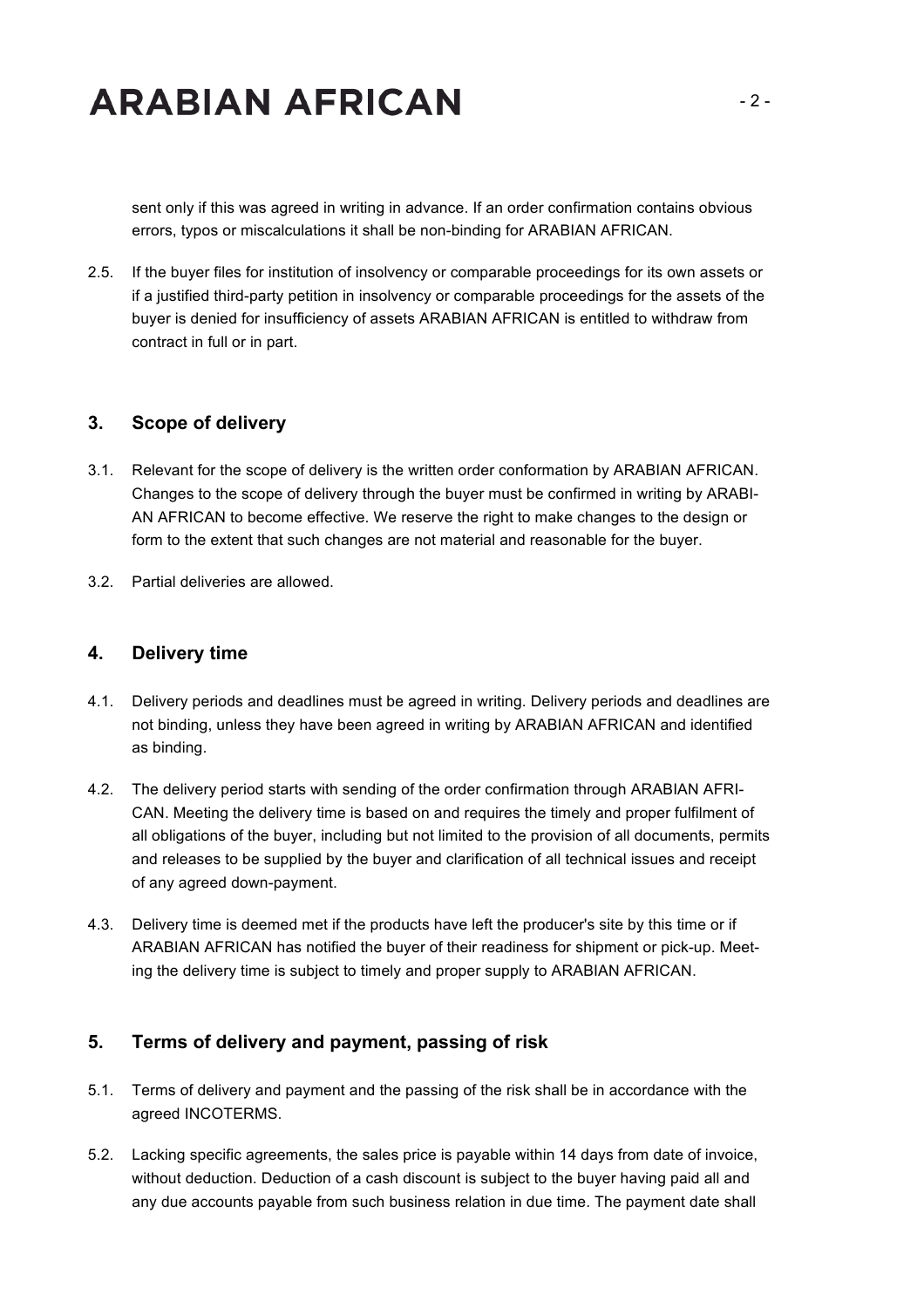be the day on which ARABIAN AFRICAN can dispose of the sales price. In case of delay in payment, the buyer is to pay late payment interest in the amount of 8 percentage points above the relevant base rate p.a. Any further claims by ARABIAN AFRICAN remain unaffected.

- 5.3. If the buyer defaults in acceptance ARABIAN AFRICAN may demand compensation for the damage incurred, including any additional expense. The same applies if the buyer fails to exercise any duty to cooperate, unless such failure to exercise any duty to cooperate is not in the responsibility of the buyer. The risk of accidental loss or accidental deterioration of the products will pass to the buyer when the buyer defaults in acceptance or violates other duties to cooperate, at the latest. ARABIAN AFRICAN is entitled to dispose of the products otherwise, if any fixed grace period has lapsed without success. The delivery term for the buyer will then be extended appropriately.
- 5.4. If delivery is delayed due to circumstances beyond the control of ARABIAN AFRICAN risk will pass to the buyer upon notification of readiness for delivery.
- 5.5. Without prejudice to its warranty claims, buyer must accept any delivered products even then if they show minor defects.

#### **6. Warranty claims and liability**

- 6.1. The buyer's warranty claims and ARABIAN AFRICAN's liability are subject to the terms and conditions of the producer of the product, of which ARABIAN AFRICAN will notify the buyer immediately upon its request. Otherwise, the following provisions apply.
- 6.2. The buyer's warranty rights are subject to its examination of the delivered products upon receipt, if reasonable by a test run, and its written notification of ARABIAN AFRICAN listing the patent defects no later than two weeks from receipt of the products. Hidden defects must be notified to ARABIAN AFRICAN immediately after their detection, in writing. Buyer must describe the defects in writing in its notification to ARABIAN AFRICAN. In addition, the buyer's warranty rights are subject to compliance with all requirements, notes, guidelines and terms in technical instructions, user manuals and operating instructions and other documentation of each product during commissioning, operation and maintenance, and, including but not limited to, that all maintenance work has been carried out properly and can be proven, and that recommended components have been used.
- 6.3. In case of defective products, it is in ARABIAN AFRICAN's discretion to either remove any such defects or to deliver a product free of defects as remedy. If ARABIAN AFRICAN remedies any defect it is obliged to bear all expenses incurred for this purpose, including but not limited to transport, travel, labour and material expenses, to the extent that these are not increased due to the fact that the products had been transferred to another location as the delivery address. Any personnel and material costs claimed by the buyer in this regard must be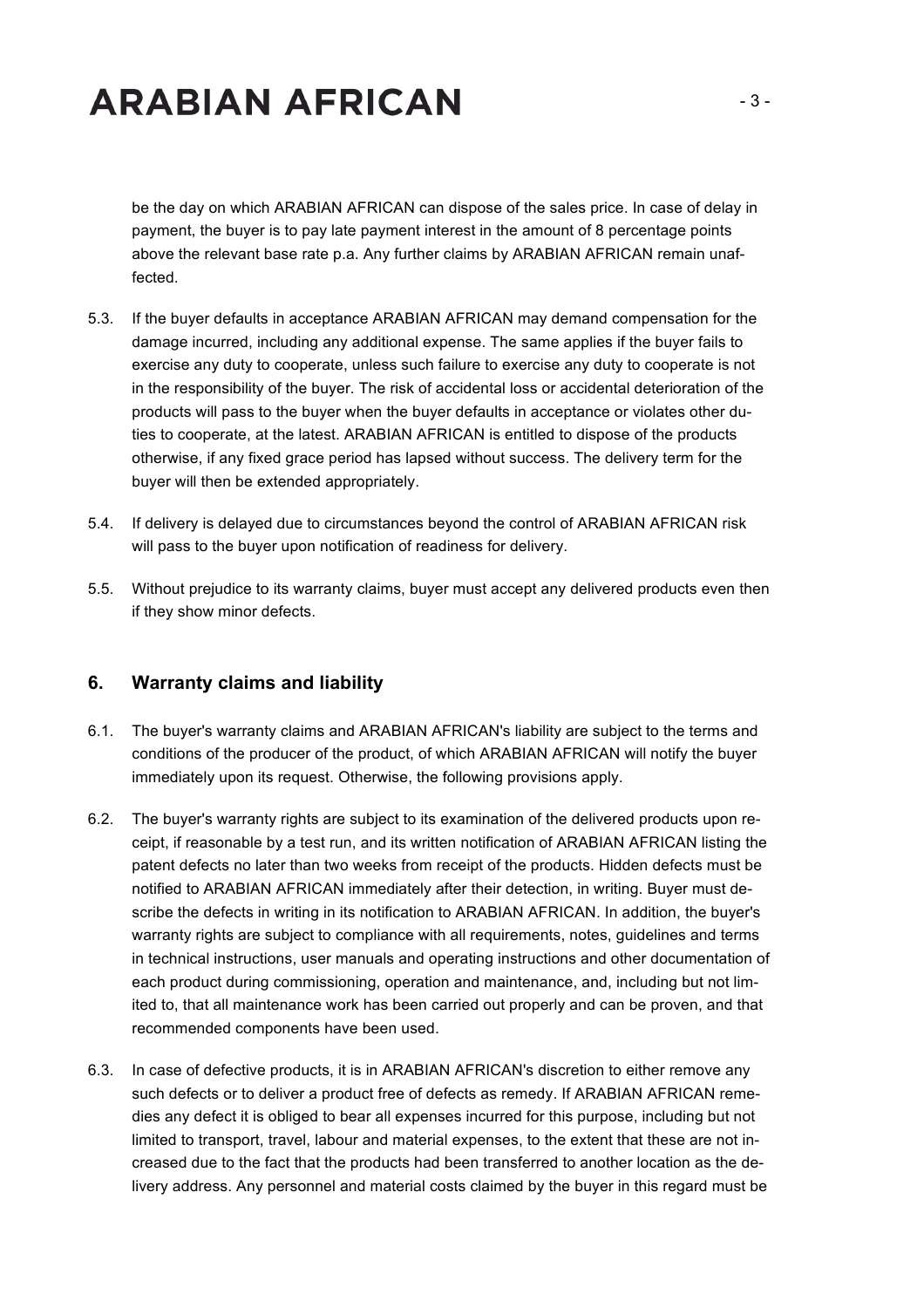billed at cost. Any replaced parts become the property of ARABIAN AFRICAN and must be returned to ARABIAN AFRICAN.

- 6.4. If ARABIAN AFRICAN is not willing or unable to remedy any defects, it is in the buyer's discretion to either withdraw from contract or reduce the sales price, without prejudice to any damage or compensation claims. The same applies if remedying the defects fails, because it is unreasonable for the buyer or it is delayed beyond any acceptable periods for reasons under the control of ARABIAN AFRICAN.
- 6.5. The buyer's right to withdraw from contract is excluded if buyer is unable to return the deliverables received, and this is not due to the fact that a return of the received deliverables is impossible, is in the responsibility of ARABIAN AFRICAN or the defect has become obvious only while processing or transforming the products. The right to withdraw from contract is excluded too if ARABIAN AFRICAN is not responsible for the defect and if the buyer is to compensate the value of the product instead of returning it.
- 6.6. Defects due to natural wear and tear, including but not limited to wear parts, inappropriate handling, assembly, use or storage or inappropriately carried out modifications or repairs of the products through the buyer or third parties give no rise to warranty claims. The same applies for defects that are due to the buyer or of which the technical cause is not related to the original defect.
- 6.7. Claims of the buyer for compensation instead of damages in place of performance shall be excluded to the extent that a reasonable third party would have incurred such expenses as well.
- 6.8. ARABIAN AFRICAN does not give any warranty, including but not limited to quality or durability guarantees, if not specifically agreed otherwise in writing.
- 6.9. ARABIAN AFRICAN is fully liable, without limitation, for damage resulting from breach of warranty or damage to life, body and health. The same applies for intent and gross negligence. ARABIAN AFRICAN is liable for ordinary negligence only in case of breach of essential duties arising from the nature of the contract and if such duties are of specific importance for achieving the objects of the contract. In case of violation of such duties, default and impossibility, ARABIAN AFRICAN's liability is limited to such damage that must typically be expected in the course of this contract. Any mandatory statutory liability for product faults remains unaffected.
- 6.10. The period of limitation for warranty claims of the buyer is one year. If the faulty products have been used for a building in accordance with their usual application and have caused such building's faultiness or if the claim is about a defective building, the period of limitation shall be five years. Such period of limitation also applies to tort claims resulting from faulty products. The period of limitation begins with delivery of the products. The shorter period of limitation does not apply to ARABIAN AFRICAN's unlimited liability for damage resulting from breach of warranty or damage to life, body and health, for intent and gross negligence and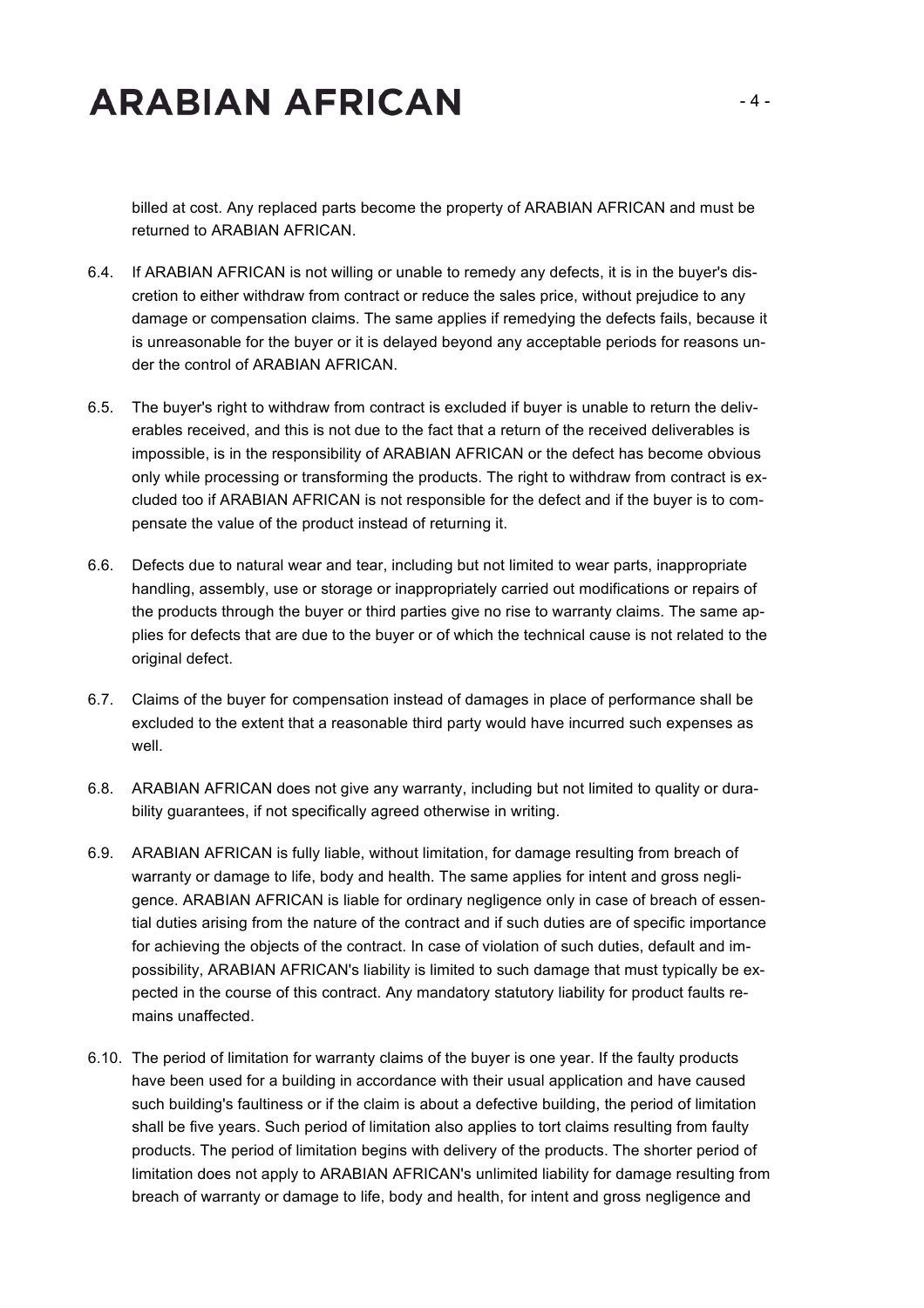for product faults. Any statement on the part of ARABIAN AFRICAN on a warranty claim asserted by the buyer shall not be deemed the start of negotiations about the claim or the circumstances giving rise to the claim, if such warranty claim is fully rejected by ARABIAN AF-RICAN.

6.11. To the extent that ARABIAN AFRICAN's liability is excluded or limited, this applies for the personal liability of ARABIAN AFRICAN's officers, executives, employees, representatives, agents and servants too.

### **7. Product liability**

- 7.1. Buyer will not make changes to the products, including but not limited to modifying or removing any existing warnings about hazards in case of improper use of the products. In case of violation of such obligation, buyer will indemnify ARABIAN AFRICAN, inter partes, from any third party product liability claims, unless the buyer is not responsible for the fault giving rise to the liability claim.
- 7.2. If ARABIAN AFRICAN is required to call back or issue a warning about a product because of a product fault, buyer will use its best efforts to support ARABIAN AFRICAN in this regard, with measures ARABIAN AFRICAN considers necessary and appropriate, including but not limited to identifying the necessary customer data. The buyer is obliged to bear the costs of such product callback or warning, unless buyer is not responsible for the product fault and the damages incurred under the product liability regulations. Any further claims by ARABIAN AFRICAN remain unaffected.
- 7.3. Buyer will inform ARABIAN AFRICAN immediately of any risks in the use of the products and any possible product faults in writing, of which it gains knowledge.

### **8. Force majeure**

8.1. If ARABIAN AFRICAN is prevented from fulfilling its contractual duties by reason of force majeure, including but not limited to delivery of the products, ARABIAN AFRICAN will be released from its duties for the period of time the obstacle exists and any appropriate lead time, without any obligation for paying damages to the buyer. The same applies if ARABIAN AFRICAN's fulfilling of its duties is hindered unreasonably or temporarily made impossible through unforeseeable circumstances beyond the control of ARABIAN AFRICAN, including but not limited to labour disputes, official orders, shortage of energy, supply issues with a sub-supplier or major operational disturbances. The same applies, if such circumstances occur at a sub-supplier's. And the same applies, if ARABIAN AFRICAN is in default already. To the extent ARABIAN AFRICAN is released from its delivery obligation, ARABIAN AFRICAN will redeem any advances made by the buyer.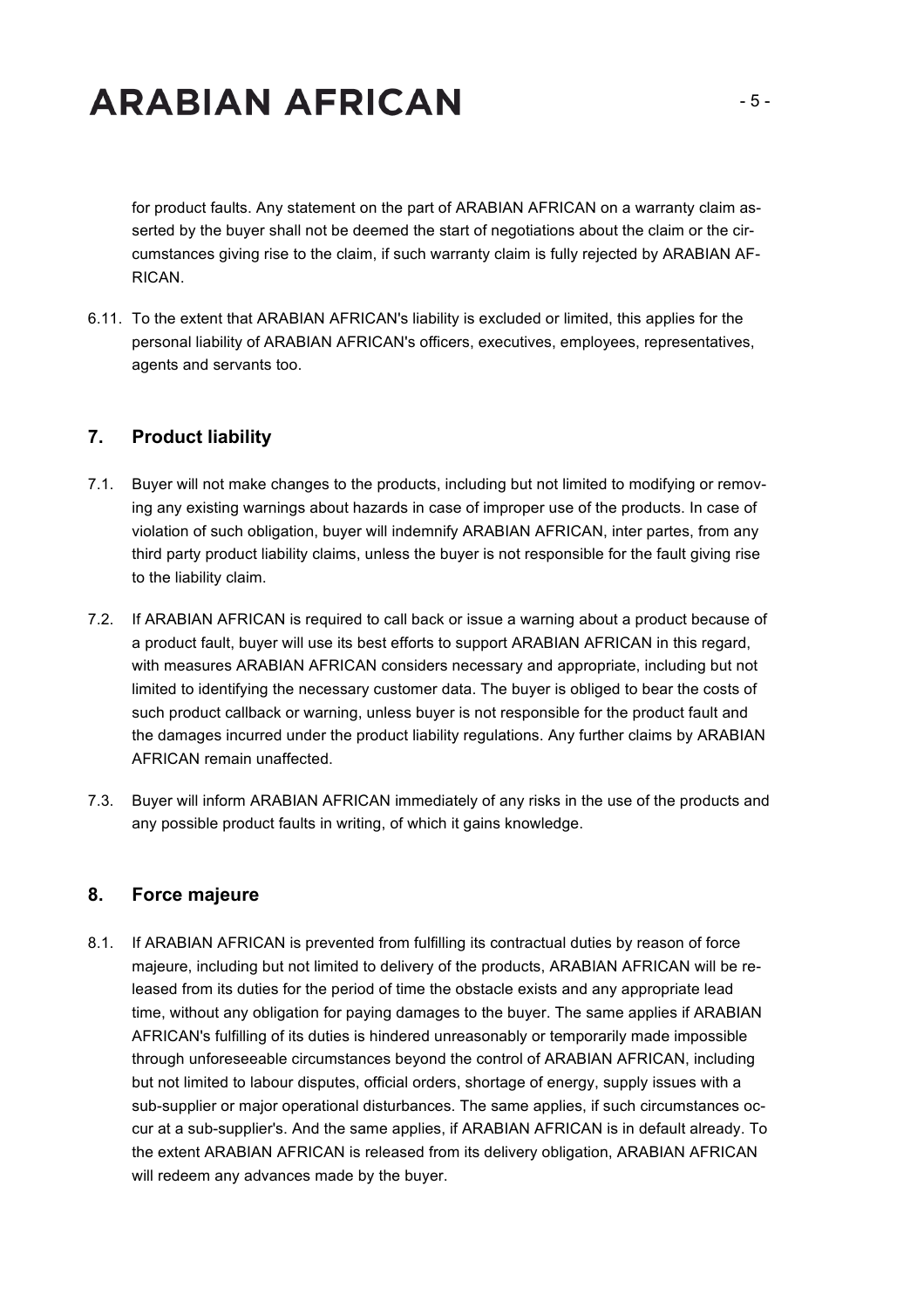8.2. ARABIAN AFRICAN is entitled to withdraw from contract upon the lapse of an appropriate grace period if such an obstacle exists for more than four months and ARABIAN AFRICAN is not interested in fulfilling the contract because of such obstacle. At the buyer's request, ARABIAN AFRICAN will state upon the lapse of such period whether it intends to exercise its right of withdrawal or if it will deliver the products within an appropriate period of time.

#### **9. Retention of title**

- 9.1. Until payment for the sales prices has been received in full, the delivered products and all and any accounts receivable from the buyer to which ARABIAN AFRICAN is entitled from this business relationship will remain in the property of ARABIAN AFRICAN. Buyer is obliged to treat the products under retention of title with care, for the term of this retention of title. Including but not limited to, buyer is obliged to insure the products sufficiently, for replacement value and at its own expense, against fire, water and theft. Buyer must present proof of such insurance on ARABIAN AFRICAN's request. Buyer hereby assigns all and any compensation claims under this insurance to ARABIAN AFRICAN. ARABIAN AFRICAN hereby accepts such assignment. In case such assignment was not permissible, buyer hereby instructs insurer to make any payments to ARABIAN AFRICAN only. Any further claims by ARABIAN AFRICAN remain unaffected.
- 9.2. Any sale of the products under retention of title by the buyer is allowed in the normal course of business only. Buyer is not entitled to pledge or put as collateral the products under retention of title or to make any other arrangement impairing the title to ARABIAN AFRICAN's property. In case of any seizure or other interferences by third parties, buyer must inform ARABIAN AFRICAN immediately in writing and provide all the necessary information, must inform the third party of ARABIAN AFRICAN's ownership rights and cooperate with ARABI-AN AFRICAN for the purpose of protecting the products under retention of title. If any third party is unable to reimburse ARABIAN AFRICAN for the court and out-of-court costs incurred by enforcing ARABIAN AFRICAN's ownership rights, buyer is obliged to compensate ARABIAN AFRICAN for any resulting loss, unless such breach of duty is not in the responsibility of the buyer.
- 9.3. Buyer hereby assigns any accounts receivable from the resale of the products to ARABIAN AFRICAN, including all and any secondary rights. ARABIAN AFRICAN hereby accepts such assignment. In case such assignment was not permissible, buyer hereby instructs the third party debtor to make any payments to ARABIAN AFRICAN only. Buyer is revocably authorised to collect in trust the accounts receivable assigned to ARABIAN AFRICAN, in its own name. Any collected amounts must be transferred to ARABIAN AFRICAN immediately. ARABIAN AFRICAN may revoke the buyer's authorisation to collect and the buyer's authorisation to resell for important reason, including but not limited to when the buyer does not properly fulfil its payment obligations to ARABIAN AFRICAN, defaults in payment, ceases to make payments or if insolvency proceedings or similar proceedings for settlement of debts are instituted with regard to the assets of the buyer by the buyer itself or if a third party's jus-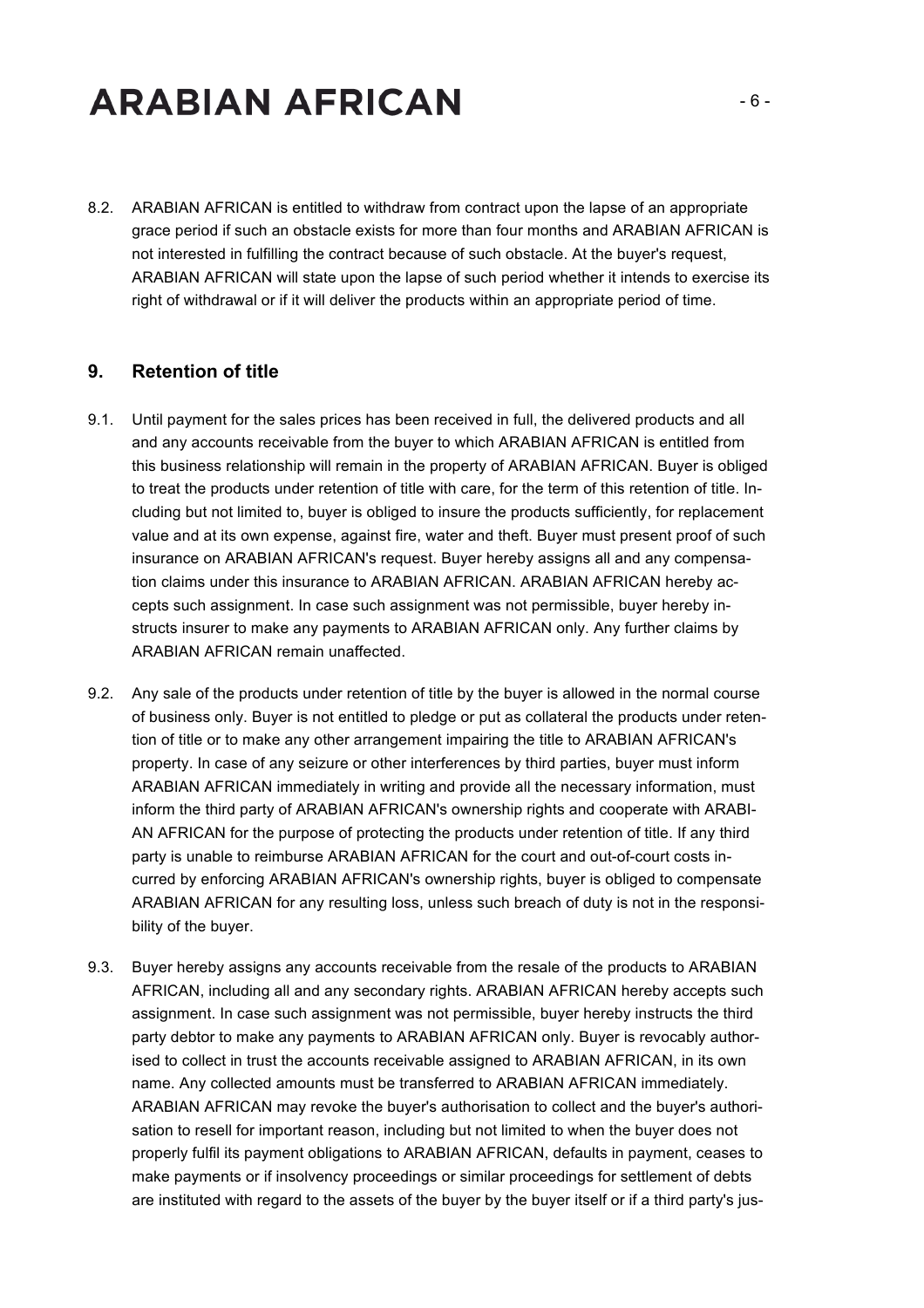tified petition in insolvency or similar proceeding for settlement of debts with regard to the assets of the buyer is rejected for insufficiency of assets. In case of a blanket assignment by the buyer, all and any claims assigned to ARABIAN AFRICAN must be excluded expressly.

- 9.4. On ARABIAN AFRICAN's request, buyer is obliged to inform the third party debtor of the assignment immediately and to provide ARABIAN AFRICAN with all the necessary information and documents for collection.
- 9.5. In case of violations of the contract, including but not limited to buyer's default in payment, irrespective of any other rights, ARABIAN AFRICAN is entitled to withdraw from contract upon the lapse of an appropriate period of grace. Buyer must grant ARABIAN AFRICAN or its agents access to the products under retention of title and surrender them immediately. Upon timely notification, ARABIAN AFRICAN may sell the products under retention of title otherwise to satisfy its due claims against buyer.
- 9.6. On buyer's request, ARABIAN AFRICAN is obliged to release any collateral to which it is entitled if the recoverable value of such collateral, under consideration of reduction in value in line with banking practice, exceeds ARABIAN AFRICAN's accounts receivable from its business relationship with the buyer by more than 15 %. The basis for evaluation shall be the invoice value of the products under retention of title and the nominal value of the accounts receivable. It is in ARABIAN AFRICAN's own discretion to select the objects for release.
- 9.7. For deliveries into other jurisdictions, in which these provisions on retention of title do not have the same securing effect as they have in the Federal Republic of Germany, buyer hereby grants ARABIAN AFRICAN an equivalent security right. If further action is required for this, buyer will use its best effort to provide ARABIAN AFRICAN such a security right without delay. Buyer will cooperate in any action necessary for and supporting effectiveness and enforceability of such security rights.

### **10. Secrecy**

- 10.1. The parties are obliged to keep secret all and any information to which they have access and which is marked as confidential or can be recognised as being trade or company secrets otherwise, for an indefinite period of time, and not to record, disseminate or dispose it, unless such is required under the supply relationship.
- 10.2. The parties will ensure, by suitable agreements with their employees and agents, that these too will refrain from any unauthorised disposal, dissemination or recording of such trade or company secrets, for an indefinite period of time.

#### **11. Final provisions**